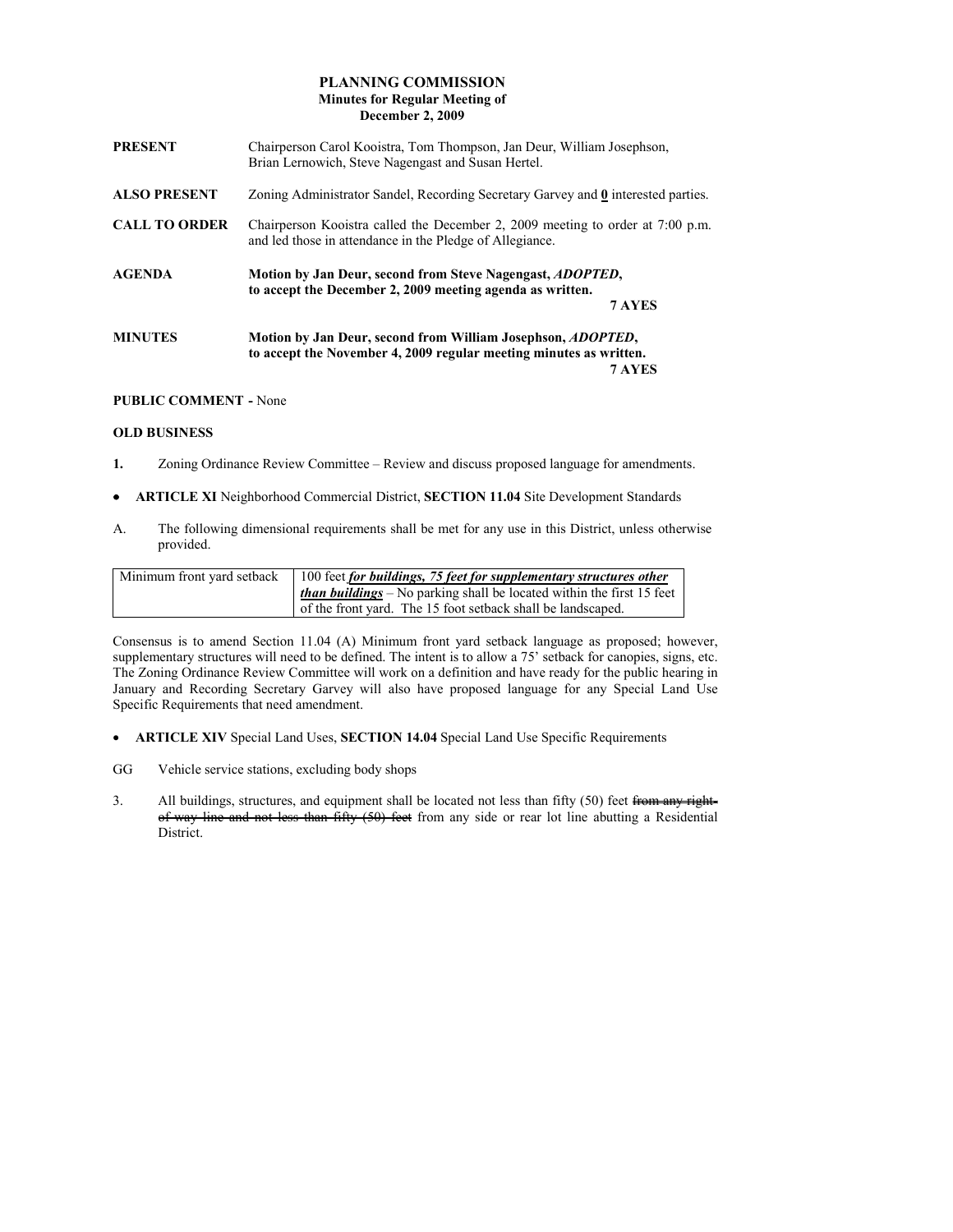### FRUITLAND TOWNSHIP PLANNING COMMISSION December 2, 2009 REGULAR MEETING MINUTES PAGE 2 OF 4

- ARTICLE III General Provisions, SECTION 3.23 Non-Conforming Buildings, Structures and Uses B  $(1)$  (3)
- B. Expansion and Substitution of Nonconforming Buildings or Structures
	- 1. Nonconforming uses including buildings and structures may be maintained and repaired to be kept in sound condition and may be restored or rebuilt provided, however, that the restored or rebuilt building or structure is on the original footings and foundations or on new footings and foundations constructed exactly where the footings and foundations of the nonconforming structure were located. A topographical survey prepared by a professional surveyor shall be required for all lakefront non-conforming structures to assure proper grade elevations and placement. Restoration or rebuilding is permitted whether the nonconforming building or structure is damaged by fire, wind, act of God, or other casualty or is demolished and regardless of the cost of such rebuilding or restoration.
	- 3. Buildings or structures that are nonconforming due to front or rear setback requirements, may be expanded, extended, enlarged, altered or remodeled provided that all of the following requirements are complied with 1) front setbacks are maintained as prescribed by the zoning district or are in line with the existing structure, 2) rear setbacks are maintained as prescribed by the zoning district or are in line with the existing structure,  $3)$  lakefront lots structures including projections into yard setbacks may shall not restrict the lake view of the adjoining lots $\angle$ 4) all side setbacks are within the requirements of the zoning district, 5) lot coverage requirements are maintained, 6) building height requirements are maintained.

Consensus is to amend Section 3.23 (B) (1) language as proposed. The Zoning Ordinance Review Committee will work further on language for (B) (3), the view needs to be determined and then where it will be measured from.

- ARTICLE III General Provisions, SECTION 3.18 Filling Of Land
	- 10. The permittee (applicant) is cautioned that grade changes resulting in increased runoff onto adjacent property may be subject to civil damage litigation.
	- 11. Up to three hundred (300) yards of clean fill sand or topsoil for the purpose of a septic system, driveway, or landscaping may be imported without a permit provided it is for immediate use. Culverts will be placed at all natural drainage courses or other waterways.

Consensus is to amend Section 3.18 (C) language as proposed.

• Article IV, Section 4.04, Article V, Section 5.04, Article VI, Section 6.04, Section VIa, Section 6.04a, Article VII, Section 7.04, Article VIII, Section 8.04, Article VIIIa, Section 8.02a and Article XI, Section 11.04 Zoning District Site Development Standards

| Streams and, Creeks and Lakes | No buildings or septic tanks, tile fields or other similar waste        |
|-------------------------------|-------------------------------------------------------------------------|
|                               | <b>facilities</b> shall be permitted within one hundred (100) feet from |
|                               | <i>the normal ordinary high water mark of any streams, and</i>          |
|                               | creeks, lakes or similar bodies of water. with the exception of lift    |
|                               | stations or other similar devices. Also, no septic tanks, tile fields   |
|                               | or similar waste facility shall be permitted within 100' from the       |
|                               | normal ordinary high water mark of any, streams, creeks, lakes          |
|                               | or similar bodies of water unless specifically mandated by the          |
|                               | <b>County Environmental Health Officer.</b>                             |

Formatted: Not Double strikethrough

Deleted: shall

Deleted: <del>includi</del> <u>yard</u> s<u>etbacks,</u>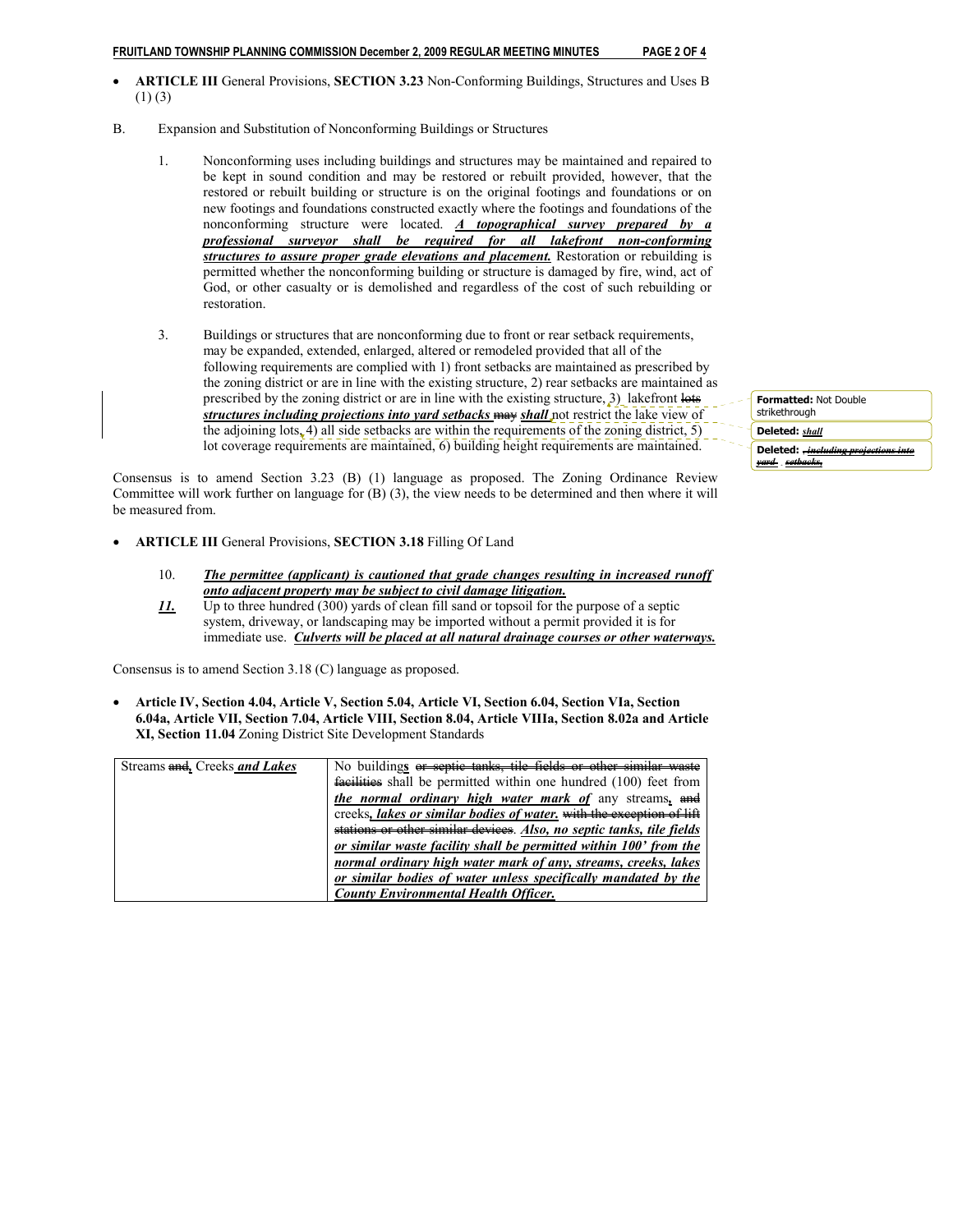Consensus is to amend Section 4.04, Section 5.04, Section 6.04, Section 6.04a, Section 7.04, Section 8.04, Section 8.02a and Section 11.04 language as proposed.

## • ARTICLE III General Provisions, SECTION 3.32 Driveways

Each building site is to be serviced by a driveway. Driveways shall be constructed of gravel, concrete, asphalt, crushed limestone, crushed concrete, slag or other comparable material as may be approved by the township. All new driveways must have a cleared driving area throughout their entire length to a width of 12 feet and a height of 12 feet not less than twenty feet and an unobstructed vertical clearance of not less than 13 feet 6 inches to be consistent with the current International Fire Code requirements as adopted by the Township Board. Driveways shall not be closer than 80 feet to an intersection, except for exceptional circumstances as approved by the Fruitland Township Board or their designated representative and the Muskegon County Road Commission. Except for building sites on private streets, an approved driveway permit must be obtained from the Muskegon County Road Commission (MCRC) and submitted to the Building Inspector prior to the issuance of a building permit.

Consensus is to amend Section 3.32 language as proposed.

#### • ARTICLE XX Administration and Enforcement, SECTION 20.09 Remedies and Enforcement

Any person, including an agent, in charge of any structure or land who violates, disobeys, omits, neglects or refuses to comply with or resists the enforcement of any provision of this Ordinance or any amendment thereof, shall be punishable by a fine of  $\frac{1}{4}$  and less than Seventy-Five (\$75) nor more than Five Hundred Dollars (\$500), or imprisonment in the county jail for up to ninety (90) days, or both. Each day a violation continues shall be deemed to be a separate offense. In addition to criminal sanctions, the Township or any owner of real estate within the Township may institute an appropriate court proceeding to prevent, enjoin, abate or remove any violation of this Ordinance. In addition to any other sanctions under, compel compliance with this Ordinance, or seek other equitable or injunctive relief. Persons determined to be in violation of this Ordinance shall be required to reimburse the Township for its actual costs of prosecution, including court costs and reasonable attorney fees.

Consensus is to amend Section 20.09 language as proposed.

 Motion by Steve Nagengast, second from Jan Deur, ADOPTED, to set public hearing for January 6, 2010 on the following (Article IV, Section 4.04, Article V, Section 5.04, Article VI, Section 6.04, Section VIa, Section 6.04a, Article VII, Section 7.04, Article VIII, Section 8.04, Article VIIIa, Section 8.02a and Article XI, Section 11.04 Zoning District Site Development Standards, Article XI Neighborhood Commercial, Section 11.04 (A) Minimum front yard setback, Article XIV Special Land Uses, Section 14.04 (GG), Article III General Provisions, Sections 3.18, 3.23, 3.32 and Article XX Administration and Enforcement, Section 20.09).

#### 7 AYES

### 2. Master Plan Review

Discussion was held on the revised proposed language from Planner Tim Johnson for Section 1 Introduction and language for Forest/Recreation (FR) to replace Conservation/Preservation (C/P). Chairperson Kooistra had asked Mr. Gregory Boughton, previous Supervisor, if he could give some history on adoption of previous Master Plans. After reading the history he offered consensus was to have Planner Tim Johnson revise what he had proposed for Section 1 Introduction.